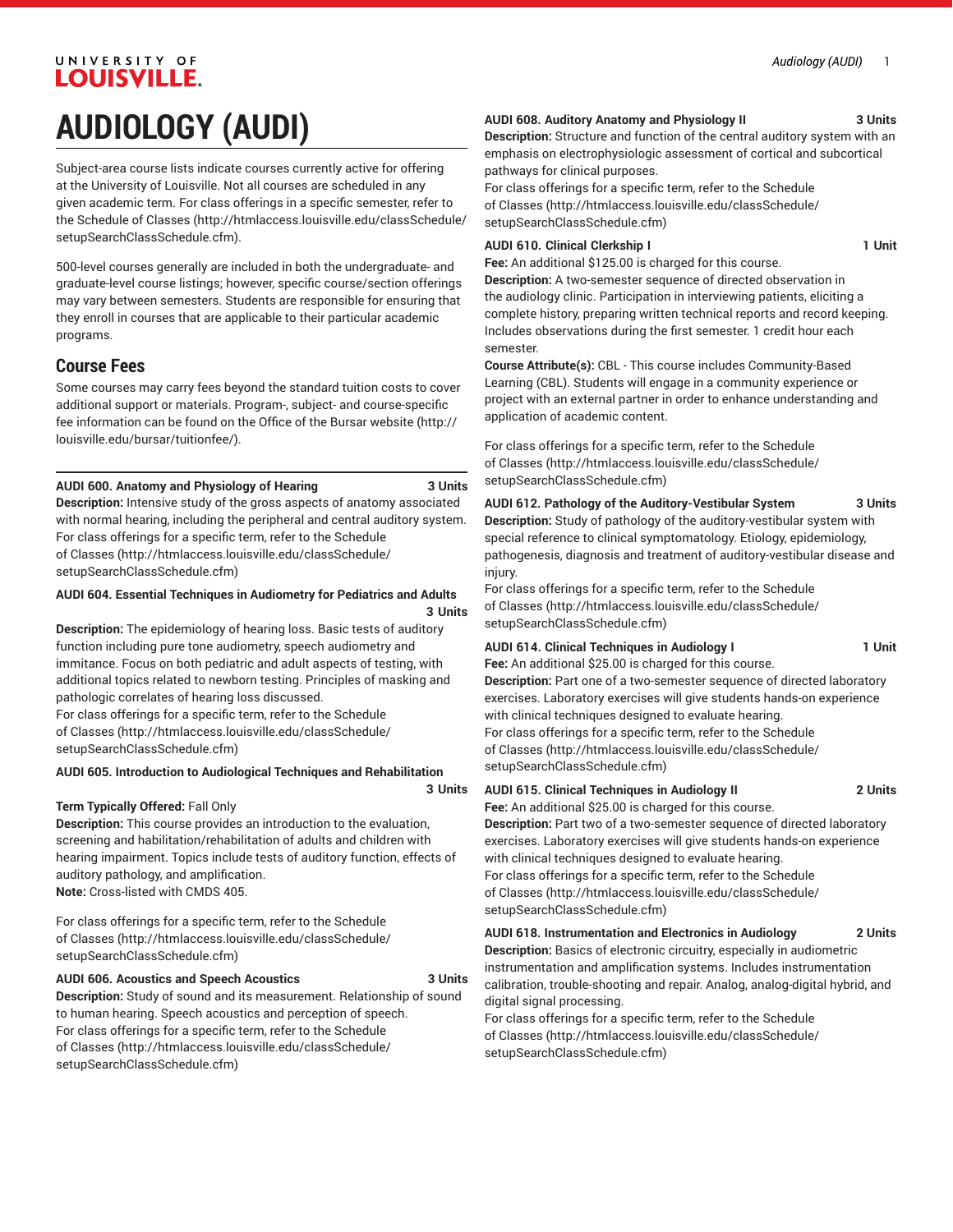## UNIVERSITY OF LOUISVILLE.

#### **AUDI 619. Audiologic Counseling & Patient Communication 1 Unit**

**Description:** An exploration of the communication and counseling relationship between student clinician and patient. Students will have an opportunity to develop and refine effective communication and counseling via interaction with standardized patients and personal reflection.

For class offerings for a specific term, refer to the [Schedule](http://htmlaccess.louisville.edu/classSchedule/setupSearchClassSchedule.cfm) [of Classes \(http://htmlaccess.louisville.edu/classSchedule/](http://htmlaccess.louisville.edu/classSchedule/setupSearchClassSchedule.cfm) [setupSearchClassSchedule.cfm\)](http://htmlaccess.louisville.edu/classSchedule/setupSearchClassSchedule.cfm)

#### **AUDI 620. Clinical Clerkship II 2 Units**

**Fee:** An additional \$125.00 is charged for this course.

**Description:** A three-semester sequence of introductory level clinical audiometry under the aegis of an experienced clinician. Mastery of basic skills such as threshold determination for pure tones and speech stimuli, masking, auditory discrimination measurements, tympanometry, and calibration. 2 credit hours each semester.

**Course Attribute(s):** CBL - This course includes Community-Based Learning (CBL). Students will engage in a community experience or project with an external partner in order to enhance understanding and application of academic content.

For class offerings for a specific term, refer to the [Schedule](http://htmlaccess.louisville.edu/classSchedule/setupSearchClassSchedule.cfm) [of Classes \(http://htmlaccess.louisville.edu/classSchedule/](http://htmlaccess.louisville.edu/classSchedule/setupSearchClassSchedule.cfm) [setupSearchClassSchedule.cfm\)](http://htmlaccess.louisville.edu/classSchedule/setupSearchClassSchedule.cfm)

#### **AUDI 621. Audiologic Rehabilitation 4 Units Term Typically Offered:** Fall Only

**Description:** Management strategies for hearing loss beyond the hearing aid. Topics include auditory training, speech reading, communication repair strategies, counseling, adjustment to hearing aids, assistive listening devices and cochlear implants.

For class offerings for a specific term, refer to the [Schedule](http://htmlaccess.louisville.edu/classSchedule/setupSearchClassSchedule.cfm) [of Classes \(http://htmlaccess.louisville.edu/classSchedule/](http://htmlaccess.louisville.edu/classSchedule/setupSearchClassSchedule.cfm) [setupSearchClassSchedule.cfm\)](http://htmlaccess.louisville.edu/classSchedule/setupSearchClassSchedule.cfm)

#### **AUDI 622. Electrophysiologic Techniques in Audiology 3 Units**

**Fee:** An additional \$25.00 is charged for this course.

**Description:** Principles of biological potentials, signal averaging, amplification and filtering. Clinical utility of the brainstem auditory evoked response with attention to diagnostic techniques and peripheral hearing assessment.

For class offerings for a specific term, refer to the [Schedule](http://htmlaccess.louisville.edu/classSchedule/setupSearchClassSchedule.cfm) [of Classes \(http://htmlaccess.louisville.edu/classSchedule/](http://htmlaccess.louisville.edu/classSchedule/setupSearchClassSchedule.cfm) [setupSearchClassSchedule.cfm\)](http://htmlaccess.louisville.edu/classSchedule/setupSearchClassSchedule.cfm)

#### **AUDI 623. Audiologic Electrophysiology II** 1 Unit

**Description:** Clinical acquisition of middle and late auditory evoked potentials with applications for both diagnostic and rehabilitative ideology. Equal emphasis is placed on acquisition and interpretation of those evoked responses.

For class offerings for a specific term, refer to the [Schedule](http://htmlaccess.louisville.edu/classSchedule/setupSearchClassSchedule.cfm) [of Classes \(http://htmlaccess.louisville.edu/classSchedule/](http://htmlaccess.louisville.edu/classSchedule/setupSearchClassSchedule.cfm) [setupSearchClassSchedule.cfm\)](http://htmlaccess.louisville.edu/classSchedule/setupSearchClassSchedule.cfm)

#### **AUDI 624. Amplification Technology 3 Units**

**Fee:** An additional \$25.00 is charged for this course.

**Description:** Principles of amplification electronics, electroacoustics and acoustics in audiologic (re)habilitation. Real ear measurements. ANSI specifications. Earmold acoustics. Modifying acoustical parameters. For class offerings for a specific term, refer to the [Schedule](http://htmlaccess.louisville.edu/classSchedule/setupSearchClassSchedule.cfm) [of Classes \(http://htmlaccess.louisville.edu/classSchedule/](http://htmlaccess.louisville.edu/classSchedule/setupSearchClassSchedule.cfm) [setupSearchClassSchedule.cfm\)](http://htmlaccess.louisville.edu/classSchedule/setupSearchClassSchedule.cfm)

#### **AUDI 625. Audiologic Counseling 1-2 Units**

**Prerequisite(s):** Students in Doctor of Audiology Program.

**Description:** Review of the complex psychosocial and emotional aspects arising within families in the presence of both pediatric and adult hearing loss. Examination of counseling approaches for "non-professional" counseling.

For class offerings for a specific term, refer to the [Schedule](http://htmlaccess.louisville.edu/classSchedule/setupSearchClassSchedule.cfm) [of Classes](http://htmlaccess.louisville.edu/classSchedule/setupSearchClassSchedule.cfm) ([http://htmlaccess.louisville.edu/classSchedule/](http://htmlaccess.louisville.edu/classSchedule/setupSearchClassSchedule.cfm) [setupSearchClassSchedule.cfm\)](http://htmlaccess.louisville.edu/classSchedule/setupSearchClassSchedule.cfm)

**AUDI 626. Assessment and Management of Vestibular Disorders 3 Units Description:** Study of the contribution of the vestibular system to balance and orientation. Technologies and procedures for assessing the dizzy patient. Management of vestibular disorders. For class offerings for a specific term, refer to the [Schedule](http://htmlaccess.louisville.edu/classSchedule/setupSearchClassSchedule.cfm)

[of Classes](http://htmlaccess.louisville.edu/classSchedule/setupSearchClassSchedule.cfm) ([http://htmlaccess.louisville.edu/classSchedule/](http://htmlaccess.louisville.edu/classSchedule/setupSearchClassSchedule.cfm) [setupSearchClassSchedule.cfm\)](http://htmlaccess.louisville.edu/classSchedule/setupSearchClassSchedule.cfm)

### **AUDI 627. Tinnitus 2 Units**

**Term Typically Offered:** Spring Only

**Description:** The purpose of the course is to provide an overview of tinnitus applications in Audiology. Topics will include defining tinnitus and discussing theoretical foundations, tinnitus in relation to hearing impairment, psychological mechanisms involved with tinnitus, tinnitus in the various age populations, drug induced tinnitus, music's effect on tinnitus, acoustic shock, assessing and evaluating a patients tinnitus for clinical decision making, hearing aids/cochlear implants as treatment for tinnitus, additional intervention methods, misophonia, phonophobia, management of tinnitus in patient's across the lifespan, emerging approaches to treating tinnitus, and business management considerations when treating patient's with tinnitus. For class offerings for a specific term, refer to the [Schedule](http://htmlaccess.louisville.edu/classSchedule/setupSearchClassSchedule.cfm) [of Classes](http://htmlaccess.louisville.edu/classSchedule/setupSearchClassSchedule.cfm) ([http://htmlaccess.louisville.edu/classSchedule/](http://htmlaccess.louisville.edu/classSchedule/setupSearchClassSchedule.cfm) [setupSearchClassSchedule.cfm\)](http://htmlaccess.louisville.edu/classSchedule/setupSearchClassSchedule.cfm)

#### **AUDI 628. Differential Diagnosis in Audiology 2 Units**

**Description:** Interpreting the audiologic test battery. Integrating audiologic test results with other diagnostic procedures (i.e., radiologic, neurologic, pathologic, etc). Advanced concepts in test construction, delivery and interpretation. Using test results to plan remediation. For class offerings for a specific term, refer to the [Schedule](http://htmlaccess.louisville.edu/classSchedule/setupSearchClassSchedule.cfm) [of Classes](http://htmlaccess.louisville.edu/classSchedule/setupSearchClassSchedule.cfm) ([http://htmlaccess.louisville.edu/classSchedule/](http://htmlaccess.louisville.edu/classSchedule/setupSearchClassSchedule.cfm) [setupSearchClassSchedule.cfm\)](http://htmlaccess.louisville.edu/classSchedule/setupSearchClassSchedule.cfm)

**AUDI 629. Cochlear Implants and other Impantable Hearing Devices**

#### **4 Units**

**Description:** Comprehensive Study of cochlear implantation, BAHA and middle ear implantation including: general anatomy, device components, patient selection and evaluation, speech coding strategies, mapping/ programming, troubleshooting, and verification. For class offerings for a specific term, refer to the [Schedule](http://htmlaccess.louisville.edu/classSchedule/setupSearchClassSchedule.cfm) [of Classes](http://htmlaccess.louisville.edu/classSchedule/setupSearchClassSchedule.cfm) ([http://htmlaccess.louisville.edu/classSchedule/](http://htmlaccess.louisville.edu/classSchedule/setupSearchClassSchedule.cfm)

[setupSearchClassSchedule.cfm\)](http://htmlaccess.louisville.edu/classSchedule/setupSearchClassSchedule.cfm)

#### **AUDI 630. Amplification Selection and Fitting 3 Units**

**Fee:** An additional \$25.00 is charged for this course. **Description:** Determining candidacy and benefit from amplification. Selecting appropriate amplification systems and options including assistive listening devices and implantable technologies. Review of current technologies and their clinical efficacy. Introduction to the business aspects of hearing aid dispensing.

For class offerings for a specific term, refer to the [Schedule](http://htmlaccess.louisville.edu/classSchedule/setupSearchClassSchedule.cfm) [of Classes](http://htmlaccess.louisville.edu/classSchedule/setupSearchClassSchedule.cfm) ([http://htmlaccess.louisville.edu/classSchedule/](http://htmlaccess.louisville.edu/classSchedule/setupSearchClassSchedule.cfm) [setupSearchClassSchedule.cfm\)](http://htmlaccess.louisville.edu/classSchedule/setupSearchClassSchedule.cfm)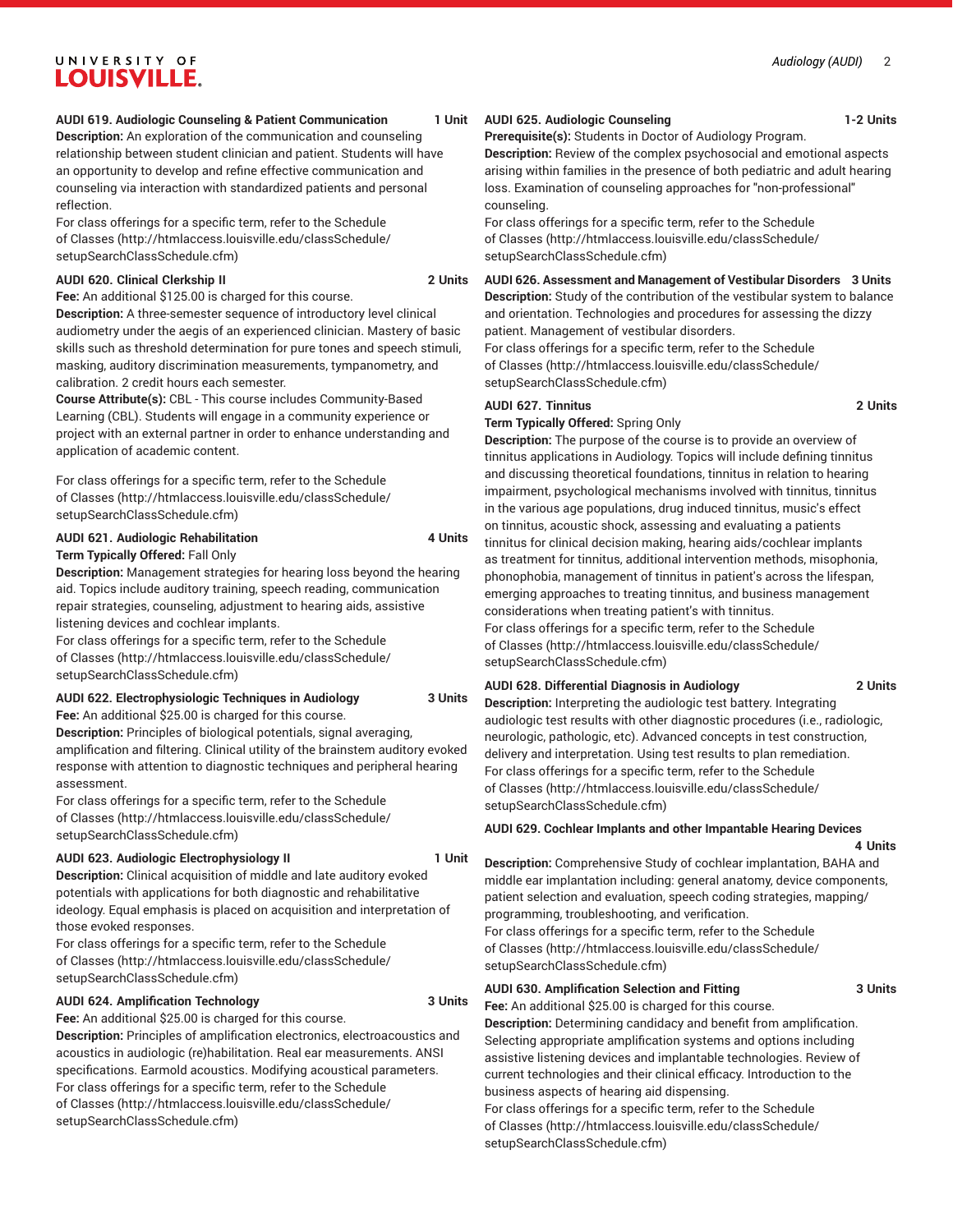#### *Audiology (AUDI)* 3

## UNIVERSITY OF LOUISVILLE.

#### **AUDI 632. Professional Issues in Audiology 2 Units**

**Description:** Overview of the social, political, ethical, and economic climate in hearing health care delivery. Interprofessional relationships and responsibilities. Supervision of other professionals. Licensure and certification.

For class offerings for a specific term, refer to the [Schedule](http://htmlaccess.louisville.edu/classSchedule/setupSearchClassSchedule.cfm) [of Classes \(http://htmlaccess.louisville.edu/classSchedule/](http://htmlaccess.louisville.edu/classSchedule/setupSearchClassSchedule.cfm) [setupSearchClassSchedule.cfm\)](http://htmlaccess.louisville.edu/classSchedule/setupSearchClassSchedule.cfm)

#### **AUDI 634. Electrophysiologic Techniques in Audiology II 1 Unit**

**Description:** This course introduces brain imaging techniques for cognitive brain research in Audiology with a focus on late auditory event-related potentials (ERP's). The course will focus on four main areas: 1) theory; 2) experimental design; 3) data collection, analysis, and interpretation; and 4) the use of late potentials in audiological practice. Basic tutorials on EEG and ERP software packages will include ASA and EEGLAB.

For class offerings for a specific term, refer to the [Schedule](http://htmlaccess.louisville.edu/classSchedule/setupSearchClassSchedule.cfm) [of Classes \(http://htmlaccess.louisville.edu/classSchedule/](http://htmlaccess.louisville.edu/classSchedule/setupSearchClassSchedule.cfm) [setupSearchClassSchedule.cfm\)](http://htmlaccess.louisville.edu/classSchedule/setupSearchClassSchedule.cfm)

#### **AUDI 635. Audiology Internship 4 Units**

**Fee:** An additional \$125.00 is charged for this course.

**Description:** A three-semester sequence of supervised patient care in a variety of sites closely associated with the university. Student clinicians will assume increasing responsibility for the full range of basic and intermediate level audiologic procedures and interpretation. 4 credits each semester.

**Course Attribute(s):** CBL - This course includes Community-Based Learning (CBL). Students will engage in a community experience or project with an external partner in order to enhance understanding and application of academic content.

For class offerings for a specific term, refer to the [Schedule](http://htmlaccess.louisville.edu/classSchedule/setupSearchClassSchedule.cfm) [of Classes \(http://htmlaccess.louisville.edu/classSchedule/](http://htmlaccess.louisville.edu/classSchedule/setupSearchClassSchedule.cfm) [setupSearchClassSchedule.cfm\)](http://htmlaccess.louisville.edu/classSchedule/setupSearchClassSchedule.cfm)

#### **AUDI 636. Pediatric Audiology 3 Units**

**Term Typically Offered:** Summer Only

**Description:** The purpose of this course is to provide an overview of Pediatric Audiology. Topics will include review of the Joint Committee on Infant Hearing position statement, medical evaluation and management of hearing loss in children, newborn hearing screening, hearing test protocols (BOA, VRA, CPA), evaluation of hearing loss in children with special needs, evaluation of speech perception in children, APD testing, hearing aid fitting, the role of the test assistant, communication approaches and communication bias, working with multicultural/ multilingual families, counseling and collaboration with children and families, ANSD and mild/unilateral hearing loss.

For class offerings for a specific term, refer to the [Schedule](http://htmlaccess.louisville.edu/classSchedule/setupSearchClassSchedule.cfm) [of Classes \(http://htmlaccess.louisville.edu/classSchedule/](http://htmlaccess.louisville.edu/classSchedule/setupSearchClassSchedule.cfm) [setupSearchClassSchedule.cfm\)](http://htmlaccess.louisville.edu/classSchedule/setupSearchClassSchedule.cfm)

#### **AUDI 638. Educational Audiology 3 Units**

**Description:** Overview of current management options for the (re)habilitation of children with hearing loss, including: educational issues, amplification, FM systems, classroom listening systems and counseling.

For class offerings for a specific term, refer to the [Schedule](http://htmlaccess.louisville.edu/classSchedule/setupSearchClassSchedule.cfm) [of Classes \(http://htmlaccess.louisville.edu/classSchedule/](http://htmlaccess.louisville.edu/classSchedule/setupSearchClassSchedule.cfm) [setupSearchClassSchedule.cfm\)](http://htmlaccess.louisville.edu/classSchedule/setupSearchClassSchedule.cfm)

### **AUDI 640. Special Topics in Audiology 1-3 Units**

**Description:** An elective course designed to focus on specific topics in audiology. Subject matter to be determined by the faculty and students. May be repeated to a limit of 6 credits.

For class offerings for a specific term, refer to the [Schedule](http://htmlaccess.louisville.edu/classSchedule/setupSearchClassSchedule.cfm) [of Classes](http://htmlaccess.louisville.edu/classSchedule/setupSearchClassSchedule.cfm) ([http://htmlaccess.louisville.edu/classSchedule/](http://htmlaccess.louisville.edu/classSchedule/setupSearchClassSchedule.cfm) [setupSearchClassSchedule.cfm\)](http://htmlaccess.louisville.edu/classSchedule/setupSearchClassSchedule.cfm)

#### **AUDI 642. Gerontologic Audiology 3 Units**

**Description:** A broad study of the human aging process at the cellular, organ, system and social levels with respect to the hearing process. Study of the hearing-impaired elderly in a social context with consequences for case management.

For class offerings for a specific term, refer to the [Schedule](http://htmlaccess.louisville.edu/classSchedule/setupSearchClassSchedule.cfm) [of Classes](http://htmlaccess.louisville.edu/classSchedule/setupSearchClassSchedule.cfm) ([http://htmlaccess.louisville.edu/classSchedule/](http://htmlaccess.louisville.edu/classSchedule/setupSearchClassSchedule.cfm) [setupSearchClassSchedule.cfm\)](http://htmlaccess.louisville.edu/classSchedule/setupSearchClassSchedule.cfm)

### **AUDI 646. Advanced Topics in Medical Audiology 4 Units Term Typically Offered:** Spring Only

**Description:** This course will introduce students to a variety of content areas related to advanced topics in medical audiology. Topic areas include special populations and diseases in vestibular audiology, imaging, intraoperative monitoring, surgical and medical aspects of implantable devices, and inter-professional practice and education. For class offerings for a specific term, refer to the [Schedule](http://htmlaccess.louisville.edu/classSchedule/setupSearchClassSchedule.cfm) [of Classes](http://htmlaccess.louisville.edu/classSchedule/setupSearchClassSchedule.cfm) ([http://htmlaccess.louisville.edu/classSchedule/](http://htmlaccess.louisville.edu/classSchedule/setupSearchClassSchedule.cfm) [setupSearchClassSchedule.cfm\)](http://htmlaccess.louisville.edu/classSchedule/setupSearchClassSchedule.cfm)

#### **AUDI 648. Hearing Science I 3 Units**

**Prerequisite(s):** Permission of instructor.

**Description:** The first in a two-course sequence in Hearing Science. It will survey contemporary theory and research in audition, with emphasis on modern mathematical and psychological methods. Major topics will include the anatomy and physiology of the auditory system, measurement and control of sound, auditory signal analysis, and basic auditory abilities such as detection, discrimination, and masking. Note: Cross-listed with PSYC 646

For class offerings for a specific term, refer to the [Schedule](http://htmlaccess.louisville.edu/classSchedule/setupSearchClassSchedule.cfm) [of Classes](http://htmlaccess.louisville.edu/classSchedule/setupSearchClassSchedule.cfm) ([http://htmlaccess.louisville.edu/classSchedule/](http://htmlaccess.louisville.edu/classSchedule/setupSearchClassSchedule.cfm) [setupSearchClassSchedule.cfm\)](http://htmlaccess.louisville.edu/classSchedule/setupSearchClassSchedule.cfm)

#### **AUDI 650. Research Methods 3 Units**

**Description:** Students will design a clinical research project through: a critical review of the literature, determination of appropriate research design, and a statistical review. Students will prepare an application for the Human Studies Protection Program Office.

For class offerings for a specific term, refer to the [Schedule](http://htmlaccess.louisville.edu/classSchedule/setupSearchClassSchedule.cfm) [of Classes](http://htmlaccess.louisville.edu/classSchedule/setupSearchClassSchedule.cfm) ([http://htmlaccess.louisville.edu/classSchedule/](http://htmlaccess.louisville.edu/classSchedule/setupSearchClassSchedule.cfm) [setupSearchClassSchedule.cfm\)](http://htmlaccess.louisville.edu/classSchedule/setupSearchClassSchedule.cfm)

#### **AUDI 652. Prevention of Hearing Loss 2 Units**

**Description:** Focuses on the effect of noise on the auditory system, noise measurement and abatement, hearing conservation programming, OSHA standards, etc. The medical-legal aspects of hearing impairment. For class offerings for a specific term, refer to the [Schedule](http://htmlaccess.louisville.edu/classSchedule/setupSearchClassSchedule.cfm) [of Classes](http://htmlaccess.louisville.edu/classSchedule/setupSearchClassSchedule.cfm) ([http://htmlaccess.louisville.edu/classSchedule/](http://htmlaccess.louisville.edu/classSchedule/setupSearchClassSchedule.cfm)

[setupSearchClassSchedule.cfm\)](http://htmlaccess.louisville.edu/classSchedule/setupSearchClassSchedule.cfm)